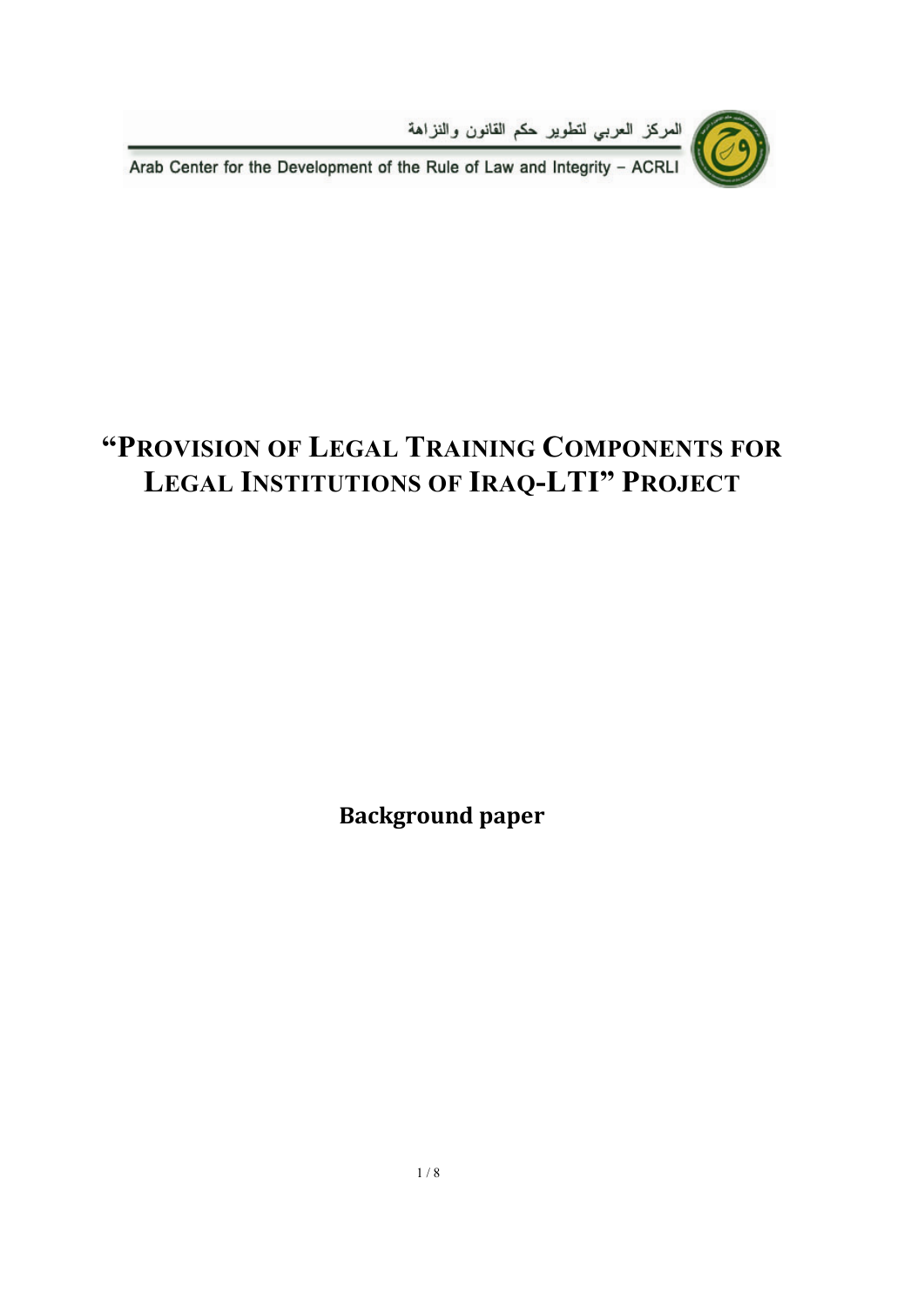#### **Background**

Against the background of the previous Iraqi regime, and the invasion and occupation of Iraq, the Government of Iraq (GoI) faces many challenges in performing its functions, including significant challenges in ensuring rule of law and a functional justice system.

Challenges facing the justice system include convoluted administrative systems and fee mechanisms, a lack of transparency in the courts, witness and judicial intimidation, and a constant fight for independence from political influence. Years of repression and ensuing chaos have led to longstanding deficits in training within the Iraqi justice institutions -- Ministry of Justice (MoJ), the Higher Judicial Council (HJC), and the Judicial Training Institute (JTI).

The Ministry of Justice administers the Iraqi prison system, land registration department, and the Judicial Training Institute, which trains Iraqi judges. The HJC, functions as the primary administrative unit of the Iraqi judiciary.

In this regard, the Arab Center for the Rule of Law and Integrity is in the process of implementing a project entitled **"Provision of Legal Training Components for Legal Institutions of Iraq- LTI"**which comes within a broader Rule of Law (RoL) program implemented by UNDP Iraq.

The primary purpose of the program is to improve the functioning of pilot courts in Baghdad, Erbil and Basra, and the overall functioning of the HJC, MoJ, and JTI through a diverse set of legal training activities tailored to each institution.

The purpose of the pilot courts training process will be to help the judges and staff of the pilot courts to fully adopt the new approach these courts represent. The purpose of the HJC training program will be to train judges on strategic planning, judicial ethics and integrity, judicial independence, fair and just investigations, and anti-corruption in addition on training them on relevant areas of both substantive and procedural law; within the MoJ, the aim of the legal training will be to build capacity in strategic planning and provide training on the use of computerized court documents and manuals, and on judicial independence. Finally, the JTI component will support overall reform of the JTI curriculum and include specialized legal training in the fields of human rights, gender equity, genderbased violence (GBV), family code, and juvenile justice.

The overall objective of the project is to increase the professionalism and accountability of Government of Iraq justice actors.

ACRLI will work with a number of entities and individuals in order to ensure that the legal training component is implemented successfully. These include: (i) UN agencies, including, UNFPA, UNIFEM, UNAMI-HRO, and UNICEF (ii) individual UN experts; and the (iii) Iraqi counterparts including the Higher Judicial Council (HJC), the Ministry of Justice (MoJ), and the Judicial Training Institute (JTI).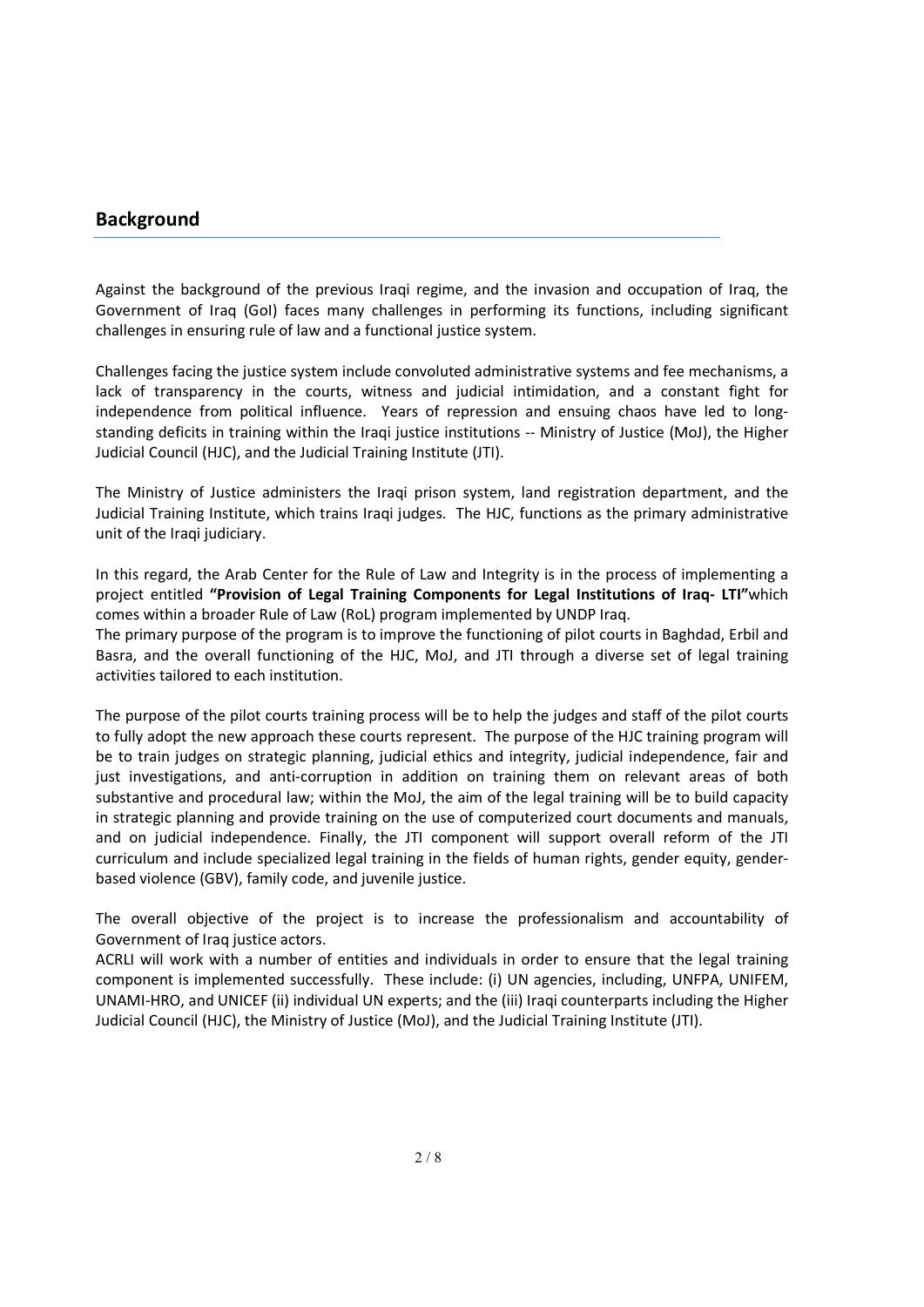### **Objectives**

The LTI project will consist of the following components:

- 1) Pilot Courts: This component will contribute to the creation of pilot courts in Baghdad, Erbil, and Basra. It will do so by training the judges and staff assigned to these pilot courts to help them to fully implement the specialized approach of the pilot court model, an approach designed to provide greater transparency and a more user-friendly approach
- 2) Creation of a training center within the Baghdad Pilot Court: This training center will be designed to share training resources initially with the other pilot courts and subsequently with a broader range of courts as best practices developed within the pilot courts are implemented more broadly throughout the court system.
- 3) HJC: This component will improve the functioning of the HJC by providing training to staff and judges on strategic planning, judicial ethics and integrity, judicial independence, performance of fair and just investigations, and anti-corruption. In addition to the training, the HJC will be provided with updated access to paper and electronic legal publications and databases.
- 4) MoJ: This component will improve the functioning of the Ministry of Justice by providing training to Ministry staff on strategic planning, use of computerized court documents and manuals (TOTs), and judicial independence (TOTs).
- 5) JTI: This component will support reform of the curriculum of the Iraqi Judicial Training Institute (JTI). The activity will assist the JTI to revise its curriculum and will provide specific training expertise in the areas of juvenile justice, human rights, gender equity before the law, gender based violence (GBV), and the family code. The work with the JTI under this project also includes identifying the equipment necessary to support the JTI's implement the required training, and the holding of a workshop to garner recommendations for improvement and evaluation.

## **Scope of Work**

- Comprehensive review of other initiatives and previous assessments relating to legal training in Iraq.
- Liaising with and engaging all stakeholders in the process of developing and implementing activities to incorporate their expertise and promote national ownership and buy-in by stakeholders.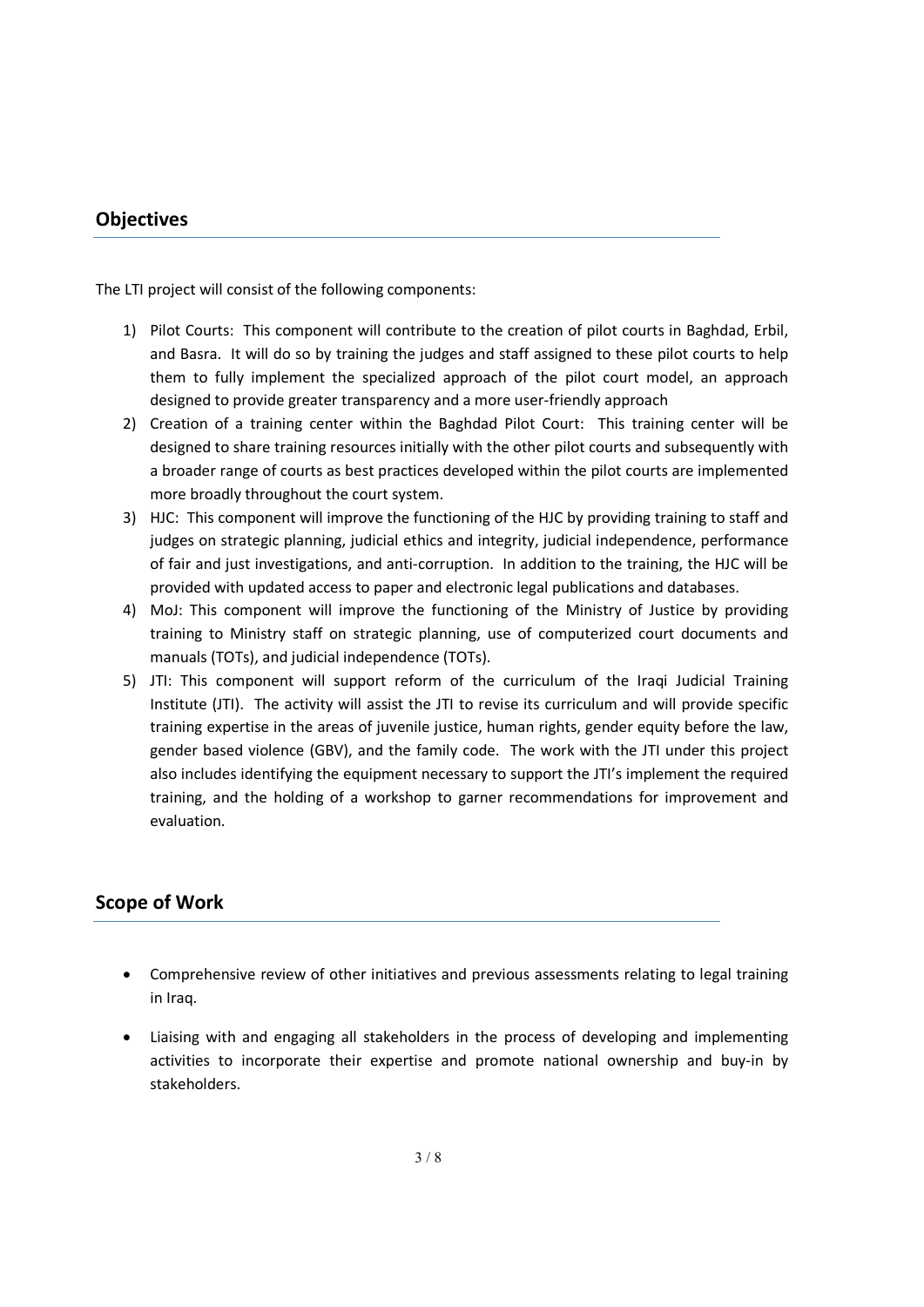- Identification of the key issues in developing a legal training program for the three requisite institutions: the MoJ, the HJC, and the JTI.
- Developing plans for the legal training activities in the pilot courts, HJC, MoJ, and the JTI.
- Providing substantive expertise on both best practices in legal training and the substance in the specific areas of specialized training.
- Implementation of the training activities with the pilot courts, HJC, MoJ, and the JTI.
- Design and implementation of the Baghdad Pilot Court Training Center.
- Training of trainer sessions (TOTs) to be delivered by experienced regional experts in cooperation with UNDP-Iraq, UNOPS, and UNAMI-HRO with as many activities as possible taking place in Iraq.

The direct beneficiaries of these activities will be the staff and administration of the pilot courts, the Ministry of Justice, the Higher Judicial Council, and the Judicial Training Institute. The indirect beneficiaries will be the people of Iraq, especially the vulnerable groups in Iraqi society, such as women, the indigent, and juveniles.

ACRLI will coordinate its work with the Iraqi Higher Judicial Council, Ministry of Justice, the KRG MoJ, and the Judicial Training Institute, the UNDP-Iraq and the other relevant agencies (UNFPA, UNIFEM, UNOPS, UNAMI-HRO and UNICEF).

# **Deliverables**

#### *I. Providing training to the three Pilot Courts:*

- 1. Undertake planning meetings with pilot court stakeholders to obtain their input and views on a training program for the pilot courts including the following:
	- i. Training for judges on relevant areas of both substantive and procedural law;
	- ii. Training on strategic planning for pilot court leadership and planning staff;
	- iii. Training on implementation of a new court manual (being developed);
	- iv. Specialized training on juvenile justice (prepared and presented in collaboration with UNICEF-Iraq);
	- v. Specialized training on international laws and standards (prepared and presented in collaboration with UNDP-Iraq and UNAMI-HRO)
- 2. Design a pilot court training plan for the three pilot courts, with attention to the specialized needs of each court, based on the consultation process.
- 3. Review the plan with stakeholders.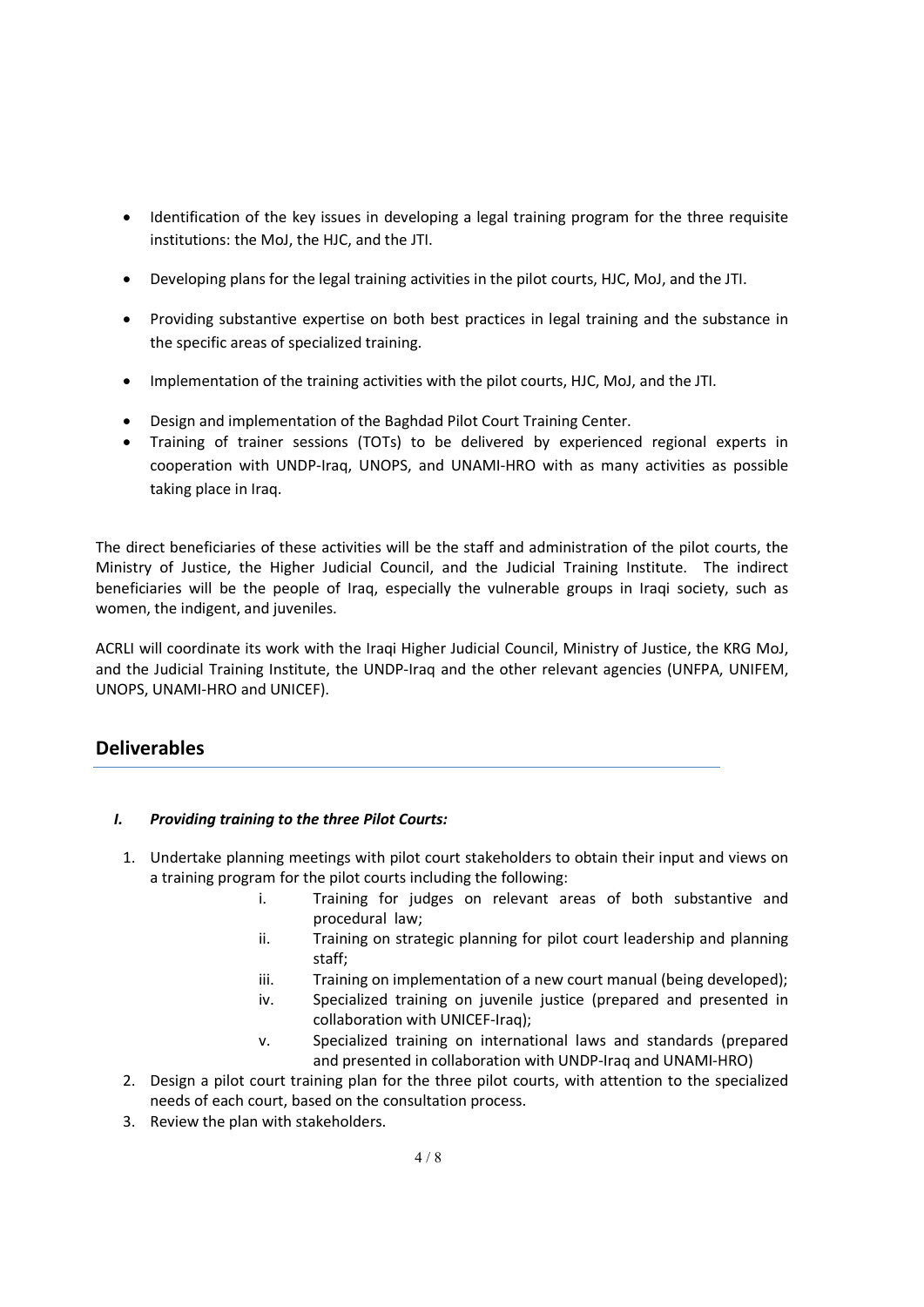- 4. Finalize the plan.
- 5. Implement the training plan for the three pilot courts.

#### *II. Establishing the Baghdad Pilot Court Training Center*

- 1. Undertake planning meetings with all relevant stakeholders to develop a plan for the establishment of a training center at the Baghdad Pilot Court.
- 2. In partnership with the HJC, establish the Baghdad Pilot Court Training Center, by implementing the plan developed in above, including:
	- i) Recruiting staff;
	- ii) Training and mentoring staff;
	- iii) Establishing systems for the Center to schedule periodic training programs, do outreach to other courts and legal actors to recruit training participants, and track training participants; and
	- iv) Establish policies and procedures for the Training Center

#### *III. Providing training to the HJC*

- 1. Undertake planning meetings with stakeholders within the HJC to obtain their input and views on a training program for the HJC including the following (in collaboration with UNDP, UNAMI-HRO, and UNOPS):
	- i. Training on strategic planning;
	- ii. Training on judicial ethics and integrity (using resources including the booklet written by the Iraqi Chief Justice);
	- iii. Training on judicial independence;
	- iv. Training on anti-corruption (for all court staff);
	- v. Training for Investigative Judges on performance of fair and just investigations, criminal law, terrorism, and humanitarian law.
	- vi. Train HJC staff and judges on anti-corruption; and
	- vii. Other areas of legal training identified as priorities by the HJC through the consultative process
- 2. Design an HJC training plan based on the consultation process.
- 3. Review the plan with stakeholders.
- 4. Finalize the plan.
- 5. Implement the training plan.

#### *IV. Providing training to the MoJ*

- 1. Undertake planning meetings with stakeholders within the MoJ to obtain their input and views on a training program for the MoJ (in collaboration with UNDP, UNOPS, UNAMI-HRO) including the following:
	- i. Training on strategic planning;
	- ii. Training/training of trainers (TOT) on judicial independence;
	- iii. Training on judicial independence
- 2. Design a MoJ training plan based on the consultation process.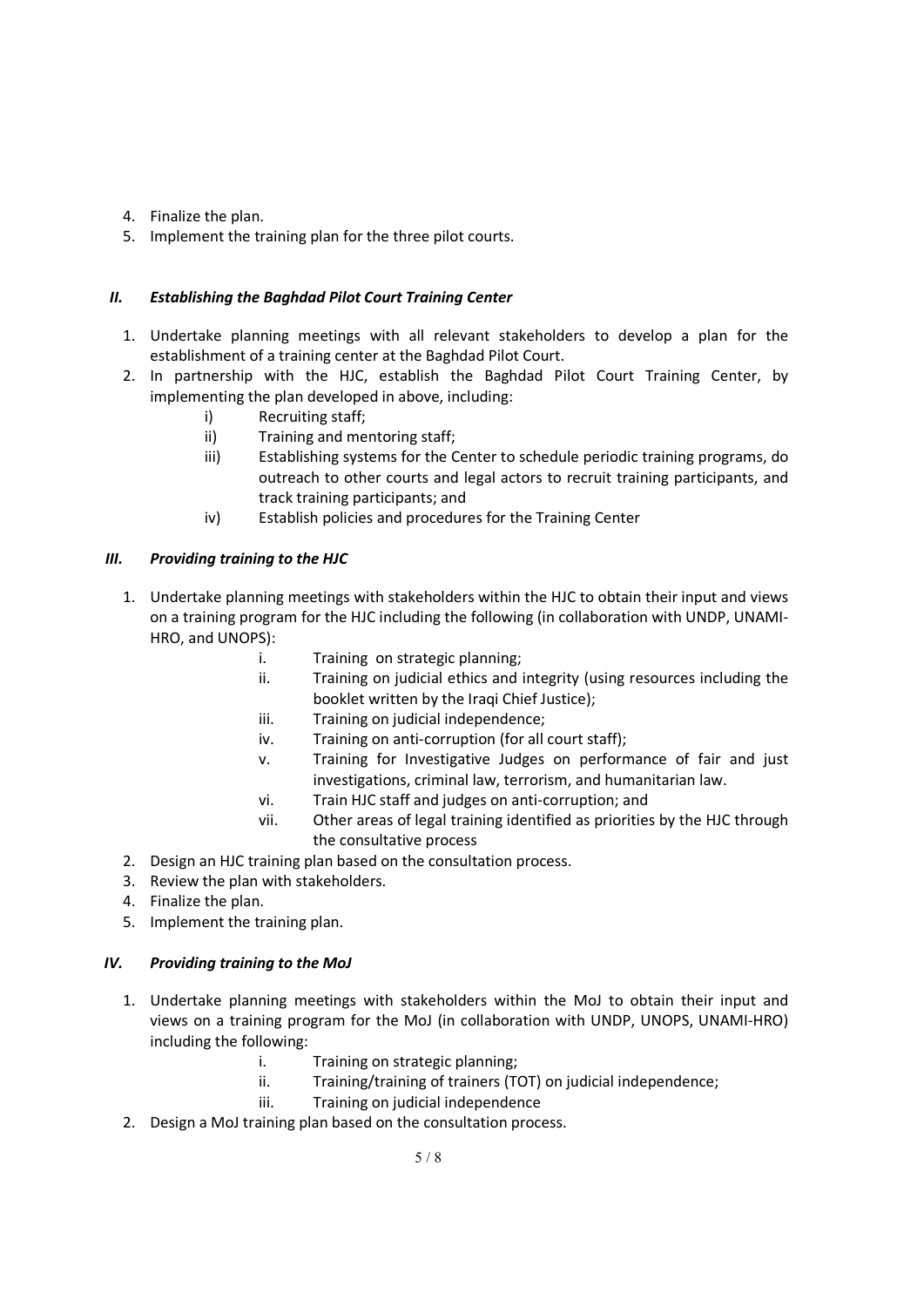- 3. Review the plan with stakeholders.
- 4. Finalize the plan.
- 5. Implement the training plan.

#### *V. Providing training to the Judicial Training Institute*

- 1. Undertake consultation/planning meetings with all stakeholders, including the MoJ and HJC, to obtain their input and views on a training program for the JTI (in collaboration with UNDP, UNICEF, UNFPA, UNIFEM) including the following:
	- i. Train the teaching staff in human rights
	- ii. Train the teaching staff in juvenile justice
	- iii. Train the teaching staff in gender equity
	- iv. Train the teaching staff in family code
	- v. Train the teaching staff in GBV
- 2. Develop a detailed needs assessment and survey of capacity gaps with regard to curriculum needs;
- 3. Determine the scope of the needed curriculum reform and identify strategic entry points for implementation, including as priorities gender equality, family code, and GBV issues;
- 4. Develop a strategic plan for the reform of select curriculum of the JTI;
- 5. Develop a plan to aid in the introduction of changes in the curriculum of the JTI;
- 6. Organize and implement two workshops on the following topics as they relate to the JTI training component:
	- i. Workshop to discuss the needs assessment outcome, the capacity gaps, and recommendations for the reform program.
	- ii. Workshop for discussions on recommended changes to the curriculum structure.
- 7. Reform the JTI curriculum, in collaboration with the JTI, through the recruitment and management of technical experts in the following areas:
	- i. Juvenile justice
	- ii. Human rights
	- iii. Gender equality
	- iv. Gender based violence
	- v. Family law
- 8. Assess the equipment needed by the JTI to enhance its functioning and provide a list of needed equipment with detailed specifications to UNDP.

## **The Training Sessions:**

The training sessions which are the main component of the project, will target Iraqi governmental representatives including judges and staff from the several mentioned institutions and will be implemented as follows: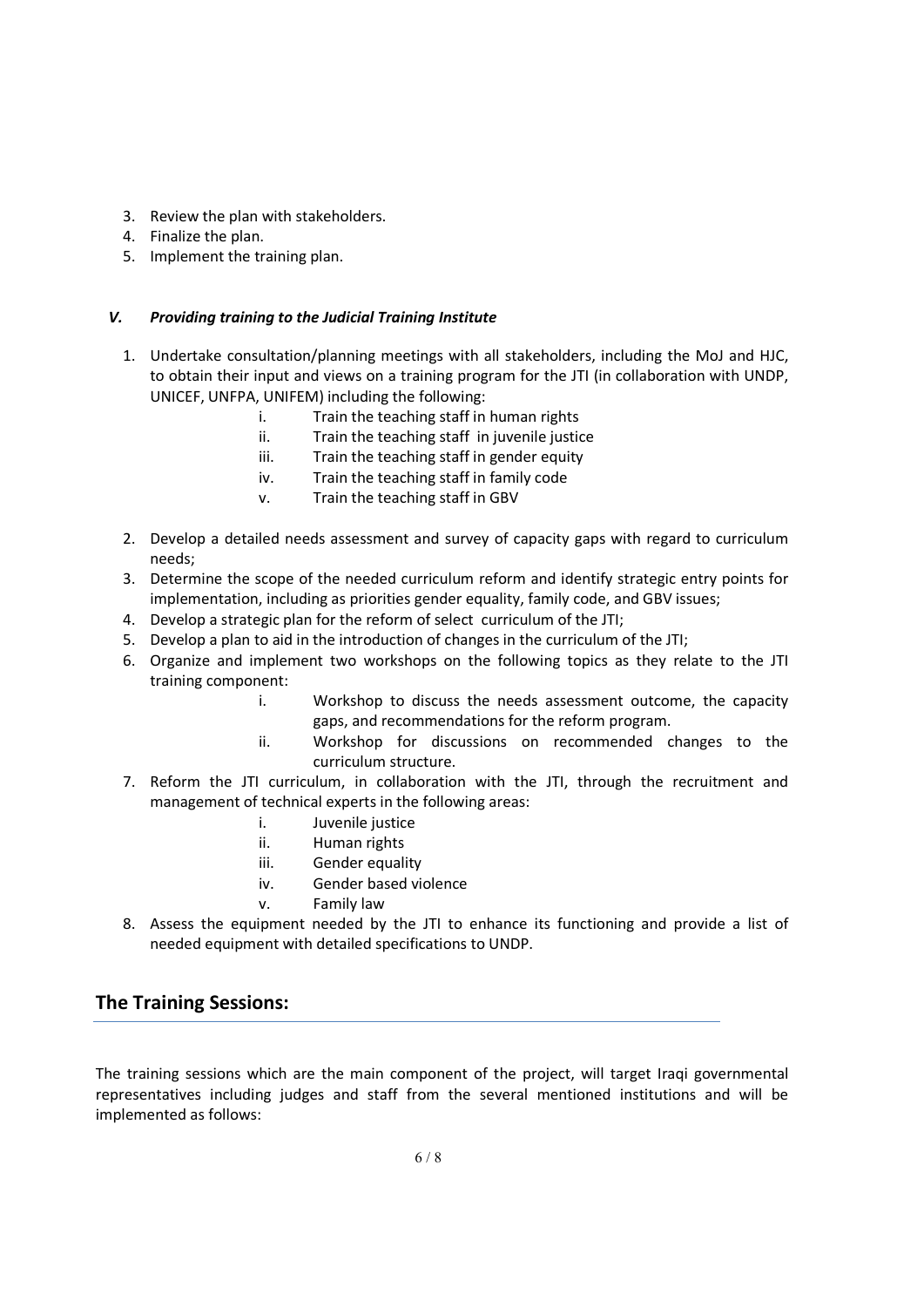|                         | <b>Topic</b>                                                                                          | <b>Recipients</b>                                               | <b>Duration</b> | <b>Location</b> |
|-------------------------|-------------------------------------------------------------------------------------------------------|-----------------------------------------------------------------|-----------------|-----------------|
| $\#$                    |                                                                                                       |                                                                 |                 |                 |
| $\mathbf{1}$            | TOT on the methodology of<br>the continuous training and<br>the new training tool                     | HJC, JTI, JDI, PC                                               | 3 days          | Beirut          |
| $\mathbf{2}$            | Training on Arbitration & TOT                                                                         | HJC, KJC                                                        | 3 days          | Beirut          |
| $\mathbf{3}$            | <b>Training on Arbitration</b>                                                                        | HJC, Pilot Court in<br>Baghdad,                                 | 2 days          | Baghdad         |
| $\overline{\mathbf{4}}$ | <b>Training on Arbitration</b>                                                                        | Pilot<br>Court<br>in<br><b>Basra</b>                            | 2 days          | Basra           |
| 5                       | <b>Training on Strategic Planning</b><br>(intro level)                                                | HJC, MOJ<br>KJC, KMOJ                                           | 1 days          | Erbil           |
|                         | <b>Training on Strategic Planning</b><br>(intermediate)                                               | Pilot<br>Courts<br>in<br>Baghdad,<br>Erbil,                     | 2 days          |                 |
|                         | <b>Strategic Planning</b><br>(intermediate)                                                           | <b>Basra</b>                                                    | 2 days          |                 |
| 6                       | <b>Training on Juvenile Justice</b>                                                                   | KJC, PCE                                                        | 3 days          | Erbil           |
| $\boldsymbol{7}$        | <b>Training on Juvenile Justice</b>                                                                   | <b>HJC</b>                                                      | 3 days          | Baghdad         |
| 8                       | TOT on the International<br>Laws & Standards and the<br>Procedural Law                                | HJC, KJC, Pilot<br>Courts in<br>Baghdad, Erbil,<br><b>Basra</b> | 3 days          | Erbil           |
| 9                       | Performance of fair & just<br>investigation, Criminal Law,<br>Terrorism, Humanitarian Law             | HJC, PCE                                                        | 3 days          | Baghdad         |
| 10                      | Training on Judicial Ethics and<br>integrity and the Judicial<br>Independence (intro level)           | HJC-JDI, MOJ, JTI,<br>KJC, PCE, PCB,<br><b>PCBs</b>             | 1 day           | Erbil           |
|                         | Training on Judicial Ethics and<br>integrity and the Judicial<br>Independence (immediate<br>level)    |                                                                 | 2 days          |                 |
|                         | Training on Judicial Ethics and<br>integrity and the Judicial<br>Independence (intermediate<br>level) |                                                                 | 2 days          |                 |
|                         | <b>TOT Judicial Ethics and</b>                                                                        |                                                                 | 1 day           |                 |